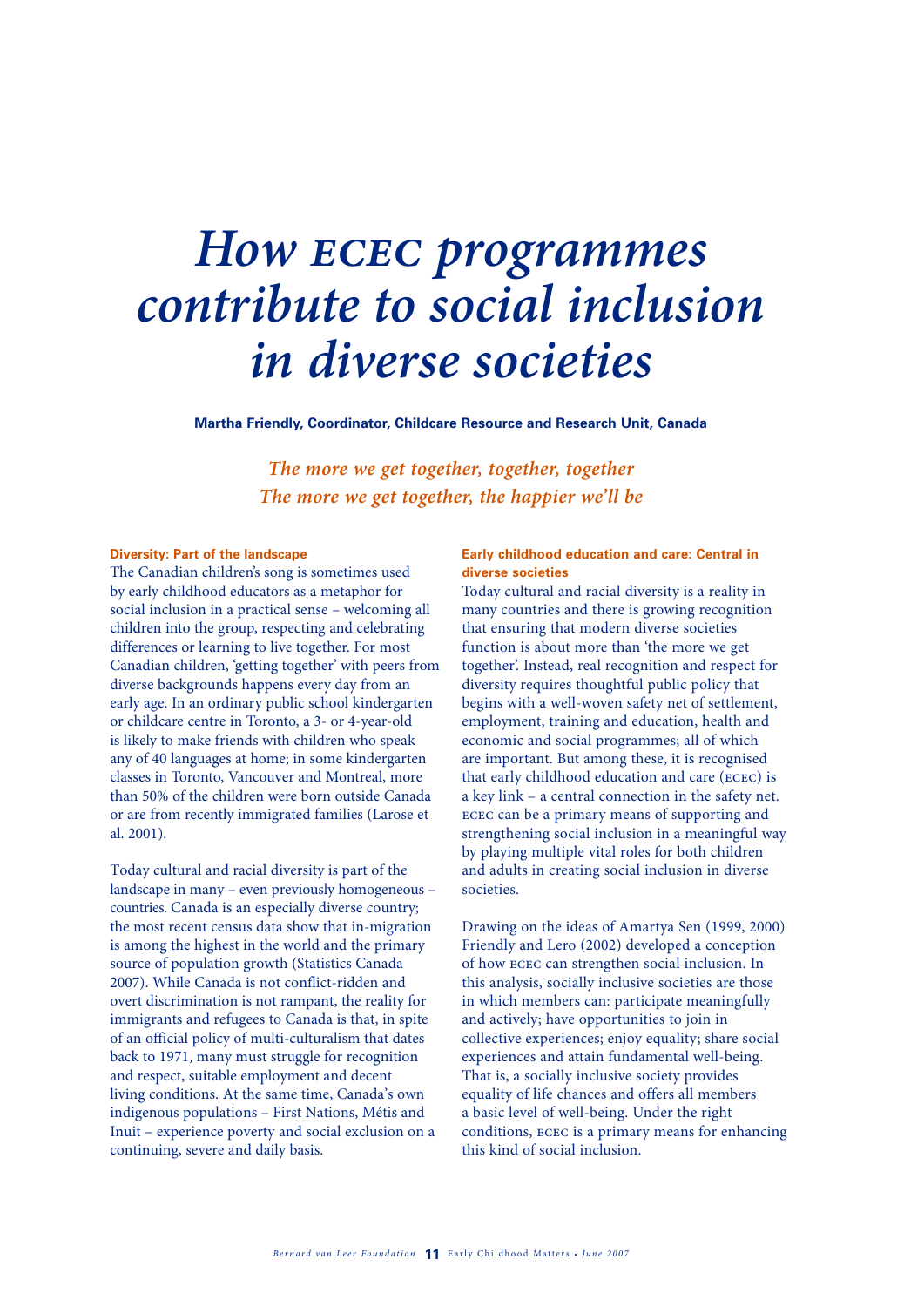One reason that ecec programmes are especially valuable is that they are multi-purpose, playing key roles for more than one group of people simultaneously. Well-designed, well-supported ecec programmes can enhance children's development while – at the same time – supporting families' economic and social well-being, and they can ensure equity for women and for children with special needs while enhancing community solidarity. From this perspective, childcare centres, kindergartens and nursery schools together with family resource or support programmes are all intended to enhance children's well-being and learning, to support parents in a variety of ways and to help societies achieve collective goals.

## **ecec programmes as a means to social inclusion: Key concepts and goals**

Four concepts inspire this idea that ecec is a valuable means to social inclusion. The first is that development of talents, skills and capabilities in the early years affects both a child's well-being and its future prospects with an impact on the social, educational, financial and personal domains as the child matures into adulthood. A second concept is that the family and its environment – shaped by culture, ethnicity and race, class and income – have a significant impact on the developing child in early and throughout later childhood. Third, from a nonstigmatising perspective social inclusion is not only about reducing risk but is also about ensuring that opportunities are not missed. And a fourth concept takes a children's rights perspective in proposing that children are not merely adults-in-training but must be valued as children, not simply for what they may become later on.

In concert with these four concepts are four goals – all social inclusion goals in the broadest sense – for ecec programmes. The first is to enhance children's well-being, development and prospects for lifelong learning. Contemporary research informs the implementation of this goal with two evidence-based pieces of information: firstly, ecec programmes can benefit all children (although children from low-income or poorly resourced homes may benefit most) whether or not the mother is in the paid workforce, and regardless of the family's origin or social class. Particularly for a child from a lowincome family, good-quality ecec may make the

difference between educational marginalisation and success. Secondly, the research shows that it is the quality of ecec that makes the critical difference; good-quality ecec programmes positively support children's development, while poor-quality programmes may even be harmful (Shonkoff and Phillips 2001).

The second social inclusion goal for ecec programmes is to support parents in education, training and employment. Reliable, affordable ecec programmes help reduce social exclusion that is linked to poverty, unemployment and marginal employment, disempowerment and social isolation, all of which have effects not only on the adult family members but are mediated through the family to the child. The absence of reliable, affordable ecec may make the difference between employment and precarious employment, or training and no training and – ultimately – poverty or solvency, especially for socially excluded families,.

Third, while all four goals are connected to equity either through development of capabilities or access to resources, for two groups – women and children with disabilities - ECEC is especially fundamental to equity and social justice. That "child care is the ramp that provides equal access to the workforce for mothers" (Abella 1984) is not a new idea, but it is central to proposals for improving children's lives by strengthening the status of women (UNICEF  $2007$ ). However, the idea that access to mainstream social and educational programmes for disabled children is a social justice issue may be a newer idea in some countries that have not fully accepted the idea that all individuals have the right to full participation in their communities – regardless of ability.

The fourth social inclusion goal – strengthening social solidarity and social cohesion – is especially pertinent in diverse societies. Early childhood is a critical period for learning about difference and diversity and establishing a basis for tolerance; research shows that children recognise racial differences and hold opinions about race by the age of three. Consequently, inclusive childhood education programmes can enhance respect for diversity through their impact on children as future adults. However, as MacNaughton (2006) notes, "mere exposure to diversity may be insufficient",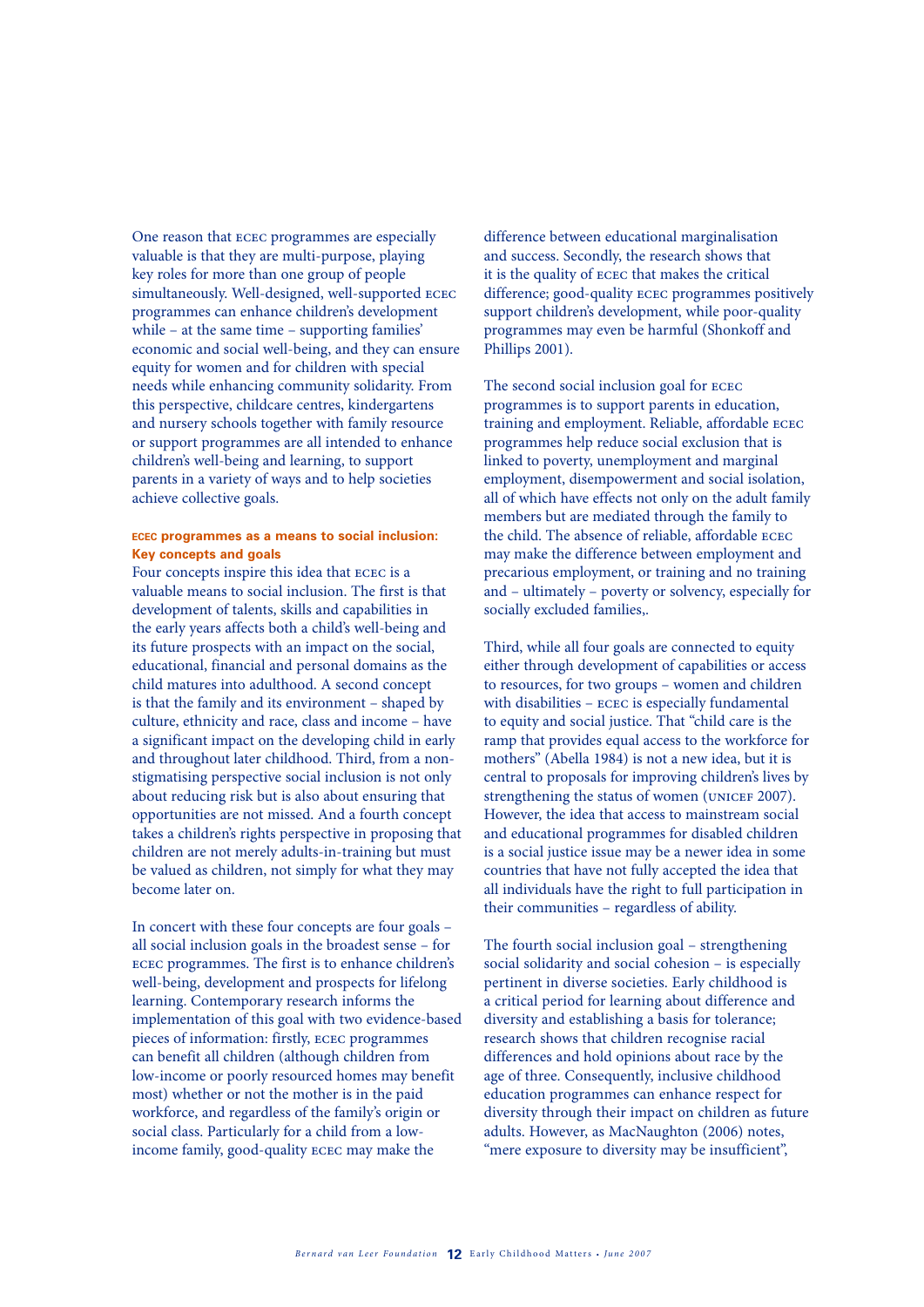

Early childhood programmes that include parents and that demonstrate respect for diversity can promote solidarity and equity among classes, racial and ethnic groups, and generations

suggesting the importance of programme content and the value of proactive pedagogies and practices. But ecec programmes have the capacity to have a significant impact on adults too. Communitybased programmes can support neighbourhood, community and interpersonal co-operation and social solidarity in the sense that they can be 'forums located in civil society' through which parents can participate in common activities related to the well-being of their children. ecec programmes that include parents, are connected with community resources and that demonstrate respect for diversity can promote solidarity and equity among classes, racial and ethnic groups, and generations.

In these ways, ecec programmes can strengthen solidarity within a geographic community, across class, ethnic and racial boundaries and can demonstrate that co-operation among racial and ethnic groups and social classes is possible and valued.

# **What is needed if ecec is to contribute to social inclusion in diverse societies?**

Well-designed, thoughtful public policy is fundamental if ecec is to enhance child development; support parents; provide equity and strengthen social solidarity. Comparative research such as the Organization for Economic Cooperation and Development (OECD)'s Thematic Review of ecec shows how certain elements of public policy including:

- universal, non-stigmatised access and participation rather than targeting to selected segments of the society or leaving out those who cannot afford market fees;
- a coherent policy approach that integrates care and early childhood education to ensure quality for children and access to the labour force;
- sensitive services for parents;
- substantial, well-directed public funding; community-based services that involve parents and are connected to community resources;
- high-quality programming developed through